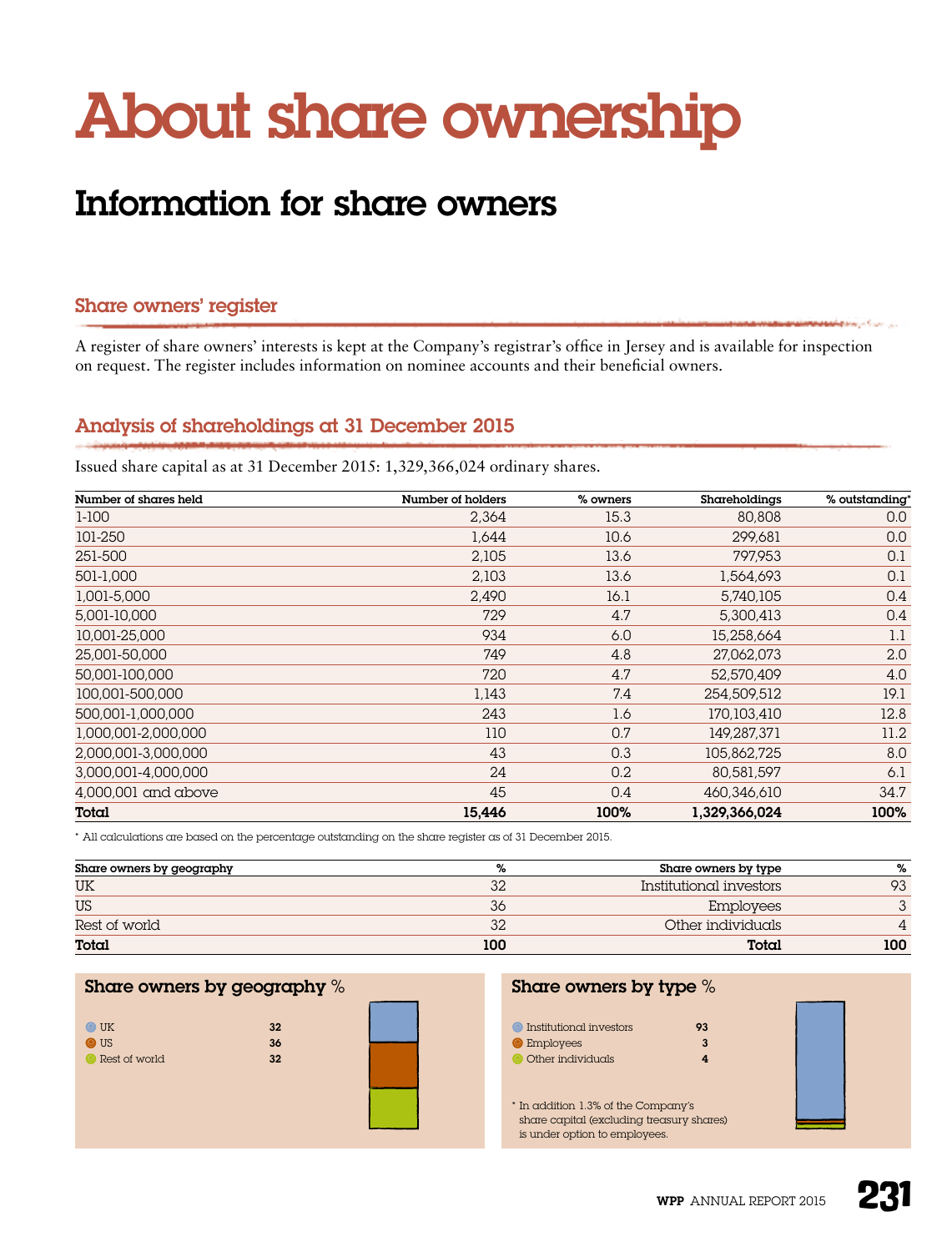# Dividends

Ordinary share owners have received the following dividends in respect of each financial year:

|                                                      | 2015               | 2014               | 2013               | 2012              | 2011               |
|------------------------------------------------------|--------------------|--------------------|--------------------|-------------------|--------------------|
| Interim or first interim dividend per ordinary share | 15.91 <sub>p</sub> | 11.62p             | 10.56 <sub>D</sub> | 8.80 <sub>D</sub> | 7.46 <sub>D</sub>  |
| Final or second interim dividend per ordinary share  | 28.78 <sub>p</sub> | 26.58 <sub>D</sub> | 23.65 <sub>p</sub> | 19.7 lp           | 17.14p             |
| Total                                                | 44.69 <sub>p</sub> | 38.20 <sub>p</sub> | 34.21 <sub>p</sub> | 28.5lp            | 24.60 <sub>p</sub> |

# Financial calendar

The 2015 final dividend will be paid on 4 July 2016 to share owners on the register at 10 June 2016.

Interim statements for the half-year ending 30 June are issued in August.

**Conserversity trading announcements are issued in April** and October.

Interim dividends are paid in November.

**Preliminary announcements of results for the financial** year ending 31 December are issued in the first quarter.

Annual Reports are posted to share owners in April.

Annual General Meetings are held in London in June.

# Share price

The closing price of the shares at 31 December was as follows:

|                                                                          | April 2016 | 2015 | 2014 | 2013 | 2012 | 2011 |
|--------------------------------------------------------------------------|------------|------|------|------|------|------|
| Ordinarv<br>10p shares 1,656.0p 1,563.0p 1,345.0p 1,380.0p 888.0p 675.5p |            |      |      |      |      |      |

Share price information is also available online at [wpp.com/investor.](http://www.wpp.com/investor)

# Online information

WPP's public website, [wpp.com,](http://www.wpp.com) provides current and historical financial information, news releases, trading reports and share price information. Go to wpp.com/investor.

# Access numbers/Ticker symbols

|                               | <b>NASDAQ</b> | Reuters          | Bloomberg              |
|-------------------------------|---------------|------------------|------------------------|
| Ordinary shares               |               | WPP <sub>I</sub> | WPP I.N                |
| American<br>Depositary Shares |               |                  | WPPGY WPPGY.O WPPGY US |

# Registrar and transfer office

Computershare Investor Services (Jersey) Limited Queensway House Hilgrove Street St Helier *<u>Iersey</u>* JE1 1ES Enquiry number: 0870 707 1411

# American Depositary Receipts (ADRs) office

Citibank N.A. PO Box 43077 Providence RI 02940-3077

Telephone enquiries: within the US +1 877 248 4237 Telephone enquiries: outside the US +1 781 575 4555 E-mail enquiries: [citibank@shareholders-online.com](mailto:citibank%40shareholders-online.com?subject=)

# WPP registered office

Queensway House Hilgrove Street St Helier Jersey JE1 1ES

WPP ANNUAL REPORT 2015

The Company's registered number is 111714.